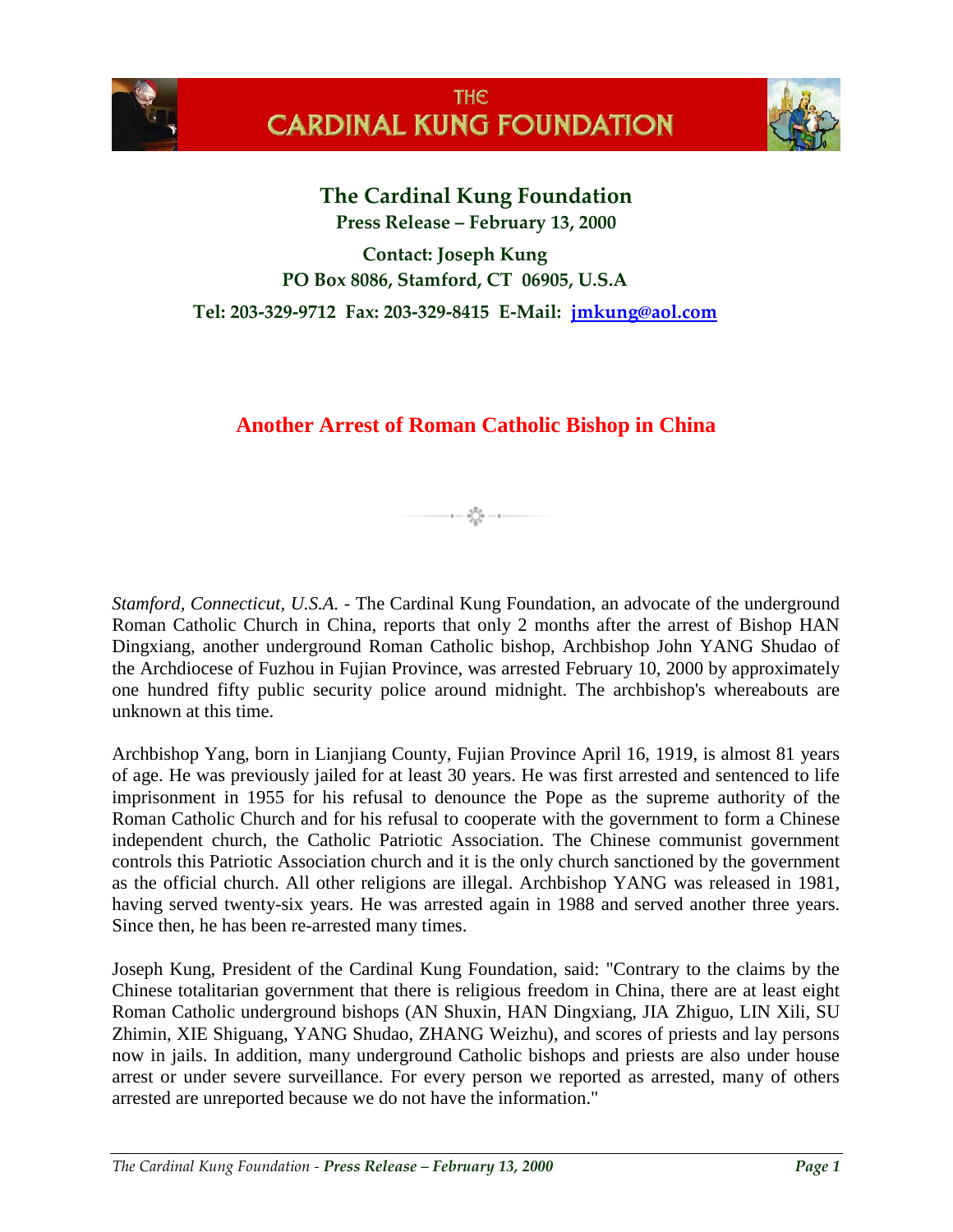"The campaign of forcing the underground Catholics to join the communist created and sanctioned Patriotic Association is being carried out across China en masse. A Chinese communist 'Donglai secret document' released by the Cardinal Kung foundation on January 10, 1997, urged the local leadership to employ 'resolute, decisive and organized measures... to eradicate the illegal activities of the underground Catholic Church.' According to another document dated August 17, 1999 reported by FIDES, the Chinese government's plan that 'the underground Church ...must be eliminated by re-education, force labor, dismissal and isolation of stubborn priests and bishops' is being carried out in earnest. The persecution of underground Roman Catholic continues and is escalating even when China has achieved impressive economic progress. While many free countries lobby hard for China's membership to the World Trade Organization (WTO), China has no hesitation to continue its arrests of the leadership of the Roman Catholic Church in China." "I wish to appeal once again that the government of the Peoples Republic of China releases immediately all prisoners of conscience and that, in negotiating with China to enter the WTO," Kung continued, " the countries of the free world must take serious consideration of these ongoing and atrocious religious persecutions in China. Any invitation or encouragement to China's entry into the World Trade Organization would be immoral and amounts to condoning the five decades of religious persecutions in China."

 $-$  0  $-$  0  $\bigcirc_{0}^{0.0}$  0  $-$  0  $-$ 

Glossary For Chinese Names

AN Shuxin 安樹新 Fuzhou 福州 Fujian Province 福建省 HAN Dingxiang 韓鼎祥 JIA Zhiguo 賈治國 Lianjiang County 連江縣 LIN, Xili 林錫黎 SU Zhimin 蘇志民 XIE Shiguang 謝士光 YANG John Shudao 楊樹道 ZHANG Weizhu 張維柱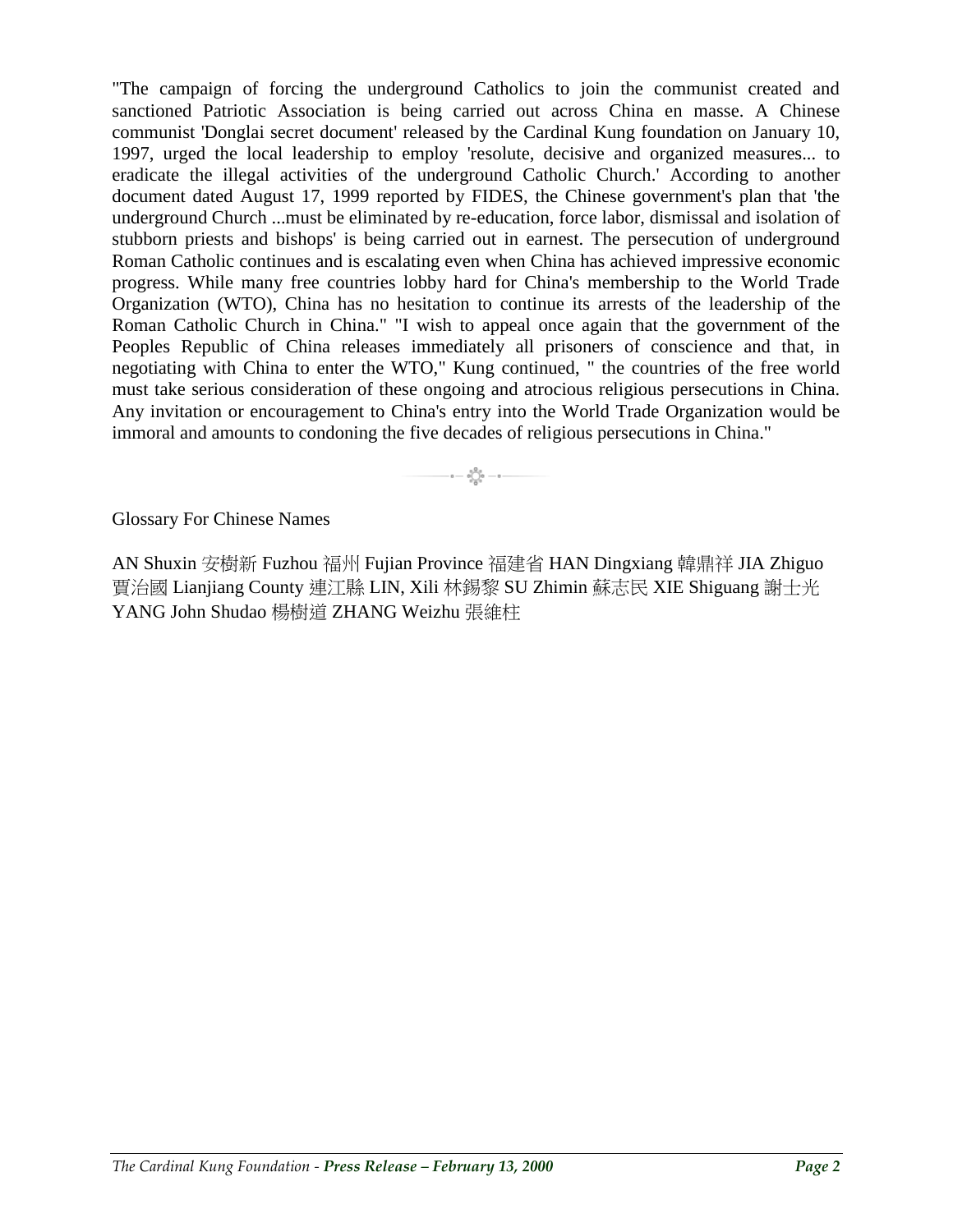



Released on January 10, 1997

# *A Document of the* **Donglai Township Committee** *of the***Chinese Communist Party**

*Document (1996) No. 42*

*For The County Committee of Chongren Xian in the Fuzhou District (of Jiangxi Province)*

*Referencing The Dispatch of*

**"The Procedures Legally to Implement the Eradication of Illegal Activities/Operations of the Underground Catholic Church"**

*To*

*The Donglai Township Leadership for Legally Eradicating the Illegal Activities of the Underground Catholic Church*

The Objective of the Notice:

- 1. The Religious Administration;
- 2. "Struggle" on Eradication of the Illegal Activities, (Underground Catholic Church) and;
- 3. Implementation Procedures.

Copy To: The County Committee of the Communist Party The County Political & Judicial Committee of the Communist Party November 20, 1996 80 Copies Made (in China)

# **Translator's Notes**

- 1. *Words in parentheses are the translator's notes. These words are not included in the original text.*
- 2. *When the text was illegible and/or the phrase was not understood, the words were replaced by a string of x's (xxxxxxxxxxxx).*
- 3. *A few sentences or phrases were printed in bold characters or placed within quotation marks when the translator felt the message conveyed was critical.*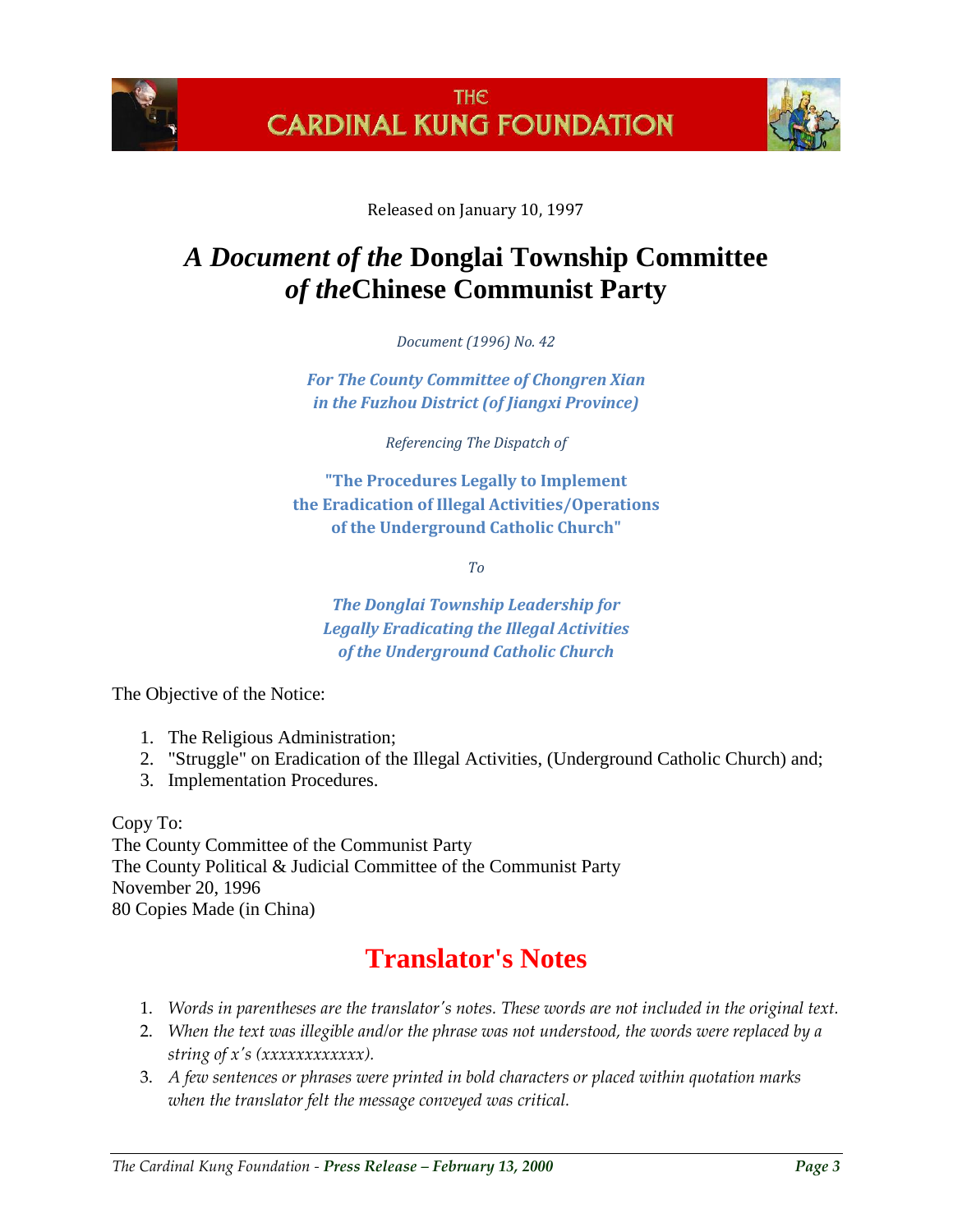- 4. *A few paragraphs were divided into sub-paragraphs for easier reading.*
- 5. *Copies of the Chinese text are available upon request.*

### To: All units of the village branch of the Party, and All units directly under the Township Authority:

In accordance with the approved study, attached herewith for your use is Donglai's

## *Procedure to Legally Implement the Eradication of Illegal Activities of the Underground Catholic Church*

Please be practical, thorough, and serious in your implementation.

In recent years, the population of religious believers in our villages has increased due to the intensified infiltration of overseas religious enemy and opposition forces, and due to the influence of the illegal activities of the underground religious force in our country. Some have used religion to commit criminal activities, seriously disturbing the social order and affecting political stability. Therefore, every unit in this entire township must be highly vigilant in and politically attuned to the gravity and danger of the overall situation. You must strengthen the leadership, and, with resolute, decisive and organized measures, to legally develop this special "struggle" in order to **eradicate the illegal activities of the underground Catholic Church**

Eradicating the illegal activities of the underground Catholic Church is a decisive and critical political work. In developing this special "struggle", we will proceed according to the facts, abide by the law, recognize two different types of contradictions (*Note: The two different contradictions are 1) contradiction among people and 2) contradiction between enemy and defender* - Mao 's Thought), be vigilant of the enemy's power and of public instigation by religious believers, assure smooth development of "Eradicating Illegal Activities" work, and achieve the projected objectives. Any important and sensitive issues as well as the progress of all units' assignment must be reported promptly for directives.

November 20, 1996

# **Procedures to Legally implement the Eradication of Illegal Activities of the Underground Catholic Church**

In order to truly unify the thorough enforcement of the Party's religious policy, to strengthen the administration of religious affairs in the township, to standardize the conduct of religious activities, and to reflect closely the circumstances of this town, effective immediately, we have decided to employ **a united action to destroy the organization of the underground Catholic Church** in Shanbei, Leifang, and Donglai, and to stop its illegal assembly activities. The following operation procedures are proposed: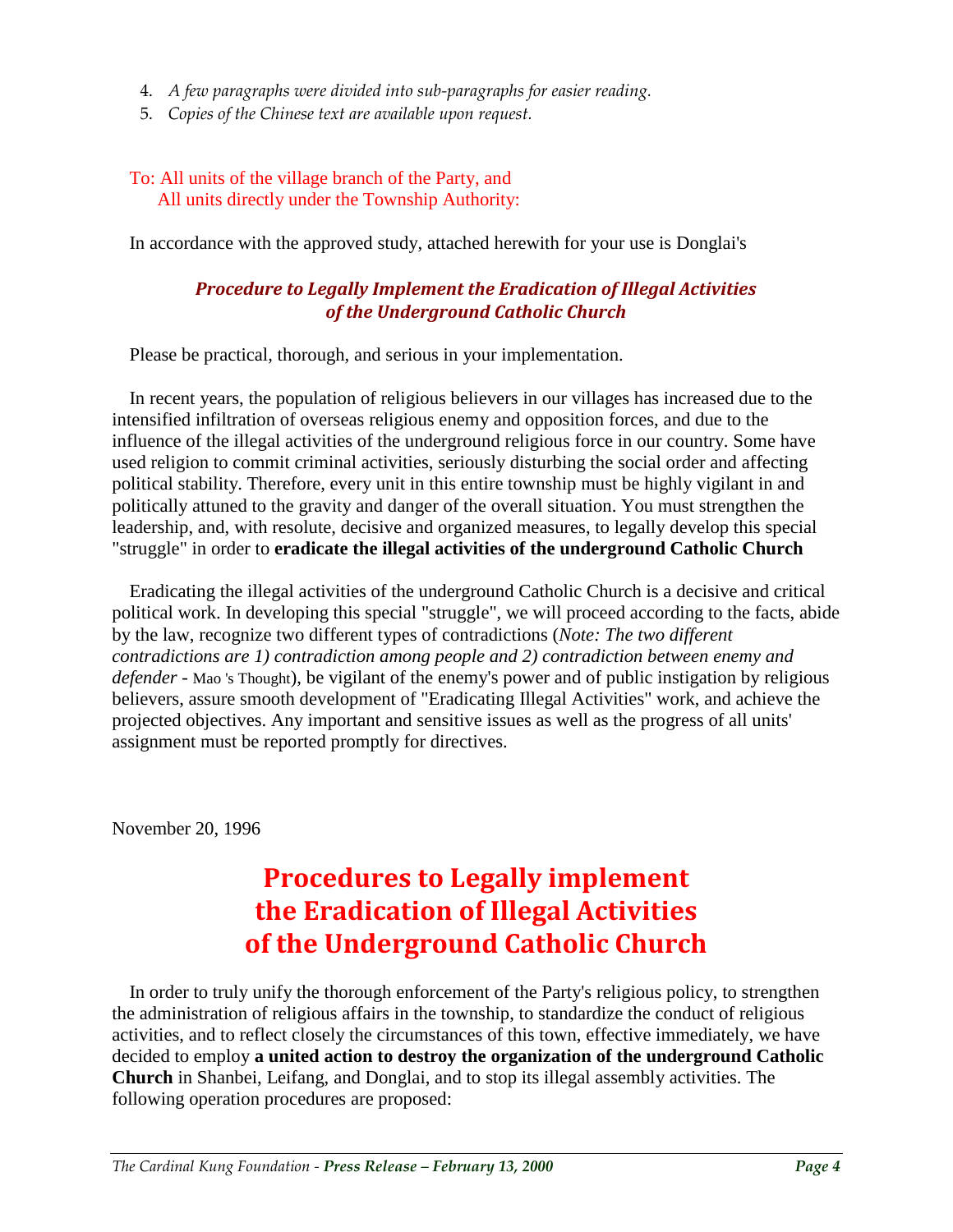## **A. Guidelines**

In the spirit of the 6th meeting of the 14th Party Conference, and in order to mobilize the vast number of people including religious believers, we learn from the document:

### *Decision of the Central Communist Party on Certain Important Resolutions Relating to the Strengthening of the Spirit of Socialism to Establish Civilization*.

For promotion of social stability and for successful eradication of the illegal religious activities by law, we must:

- 1. Raise the banners: "Protect the Dignity of the Law", and "Self Administer an Independent and Autonomous Church",
- 2. Achieve the objectives: "Protect the Legal (Official Patriotic Association), Stop the Illegal (Unofficial underground Roman Catholic Church), Strike the Illegal, and Resist the Infiltration",
- 3. Use the strategy of "Conversion Through Re-Education, Disintegration, Unification of the Majority and Attacking the Individuals", and
- 4. Proceed steadily and proactively with meticulous planning, and decisive attitude to avoid major problems."
- Destroy the organization of the Catholic underground forces in the township.
- Cut off foreign contacts with local illegal elements
- Destroy the Church's illegal assembly place
- Thoroughly clear all religious propaganda posters
- Strengthen the establishment of spiritual civilization and grassroots organization
- xxxxxxxxxxxxxx
- Coordinate all security implementations.

## **B) Stages**

Three stages are necessary to achieve the above objectives.

## **B.I) Planning Stage: (November 20 to 25)**

B.I.1) Establish a strong organization for each rank. All personnel should report to duty and start working.

B.I.2) Carefully plan a highly secured procedure for overall implementation in this township.

B.I.3) Combine the township's workforce to organize six teams of "spiritual civilization propaganda force" to be stationed and put to work in those villages where the underground Catholic Church has the most influence.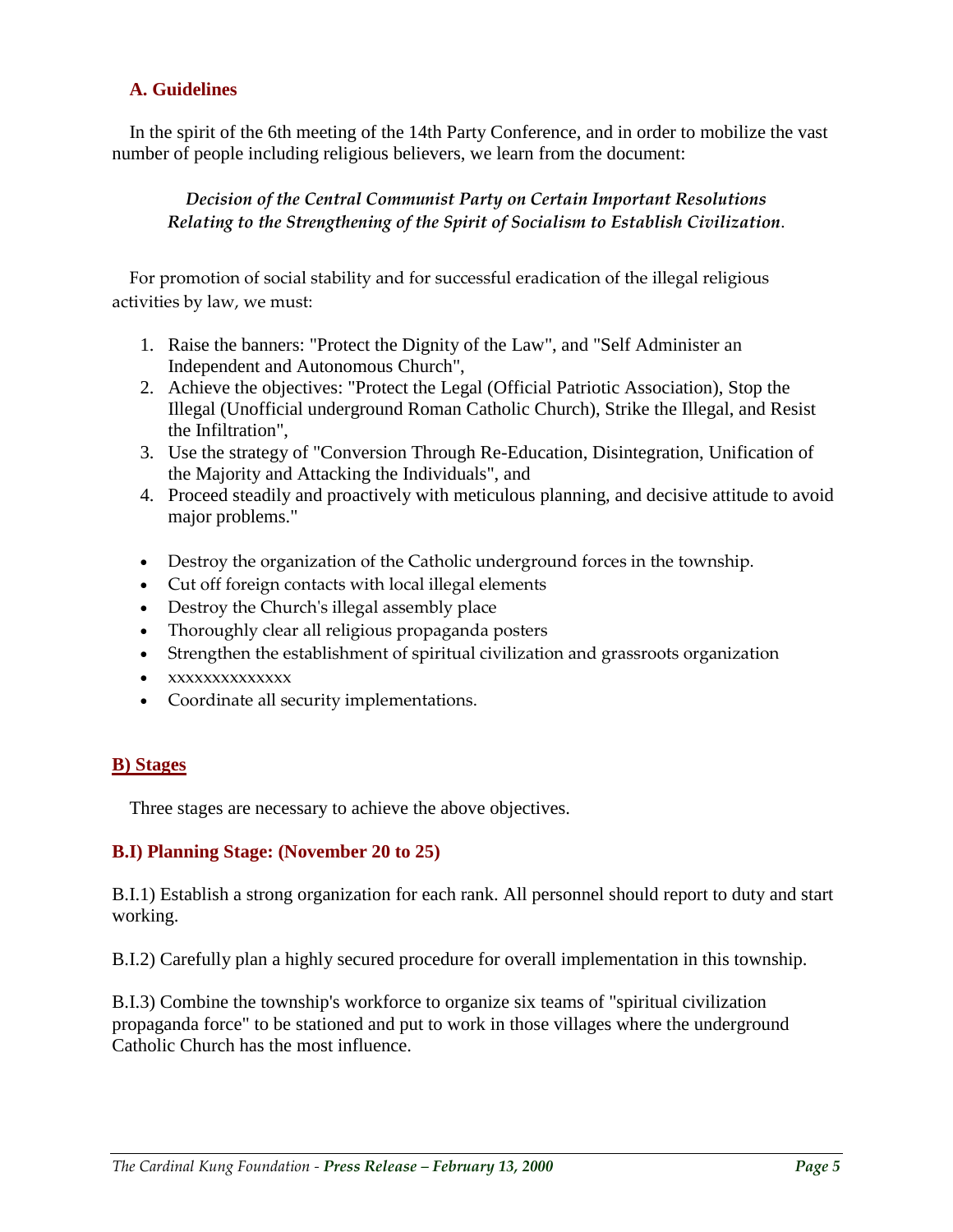B.I.4) Define propaganda policy and customize the propaganda campaign to target different groups of underground believers: religious, core elements, and general public believers. Utilizing the authority of the government, print announcements of prohibition. Adopt a unified propaganda approach and prepare its materials.

B.I.5) Be mentally and materially prepared to handle any unexpected incidents. Promptly report any such incidents to your supervisor.

# **B.II) Implementation Stage (November 25, 1996 - March 31, 1997):**

## B.II.1) **Before November 25, 1996**

All village "Spiritual Civilization Promotion Teams" must be stationed in the villages where the underground Catholic church believers live. The primary objective of the team is to develop an education propaganda offensive by utilizing radio broadcast to propagate the

## *Decision of the Central Communist Party on Certain Important Resolutions Relating to the Strengthening of the Spirit of Socialism to Establish Civilization*

We must propagate the Party's religious policy and the code of law in addition to patriotism.

## B.II.1.a) **Laying the Foundation:**

In order to accomplish conversion through education, the team members should

B.II.1.a.1) Eat, live and labor together with the people,

B.II.1.a.2) Perform good public relations act by visiting every family, and

B.II.1.a.3) Sincerely offer them solutions to their practical production problems.

The above steps will re-educate the attitude (of the Catholics) to work for us (our favor).

# B.II.1.b) **Investigation**

In order to insure that this campaign of eradicating illegal religious activities is fully implemented,

B.II.1.b.1) Thoroughly understand all basic characteristics of the vast group of religious believers. In cooperation with the local police department, develop a complete headcount of both local and transient populations. **Register and set up a file for each one of them**.

B.II.1.b.2) Investigate and clearly understand the background of those out-of-town Catholics visiting the villages.

B.II.1.b.3) Fully and legally utilize the grassroots organization of the Party as the center of operations for this campaign by: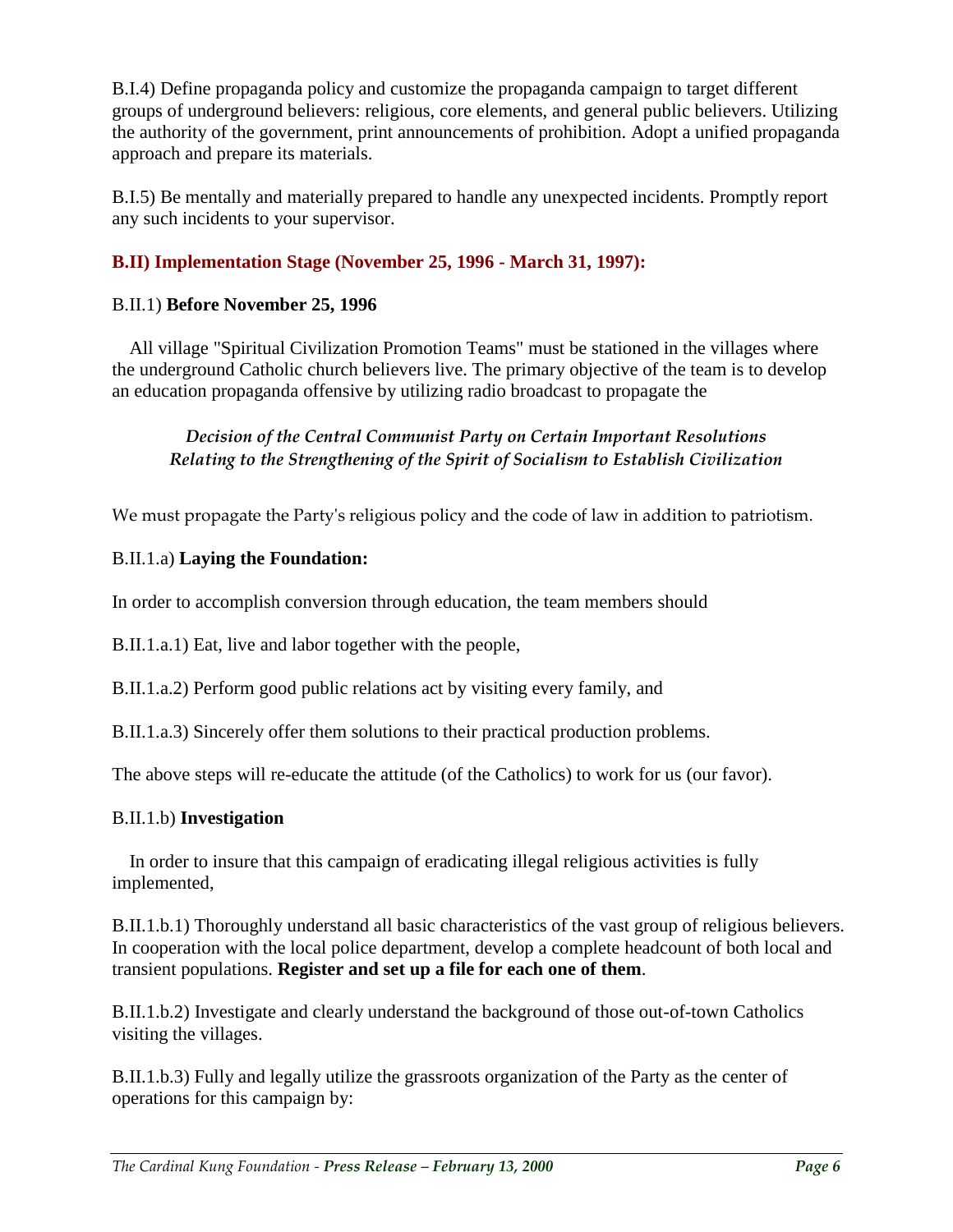B.II.1.b.3.a) Strengthening the establishment of the leadership class for those villages most populated by religious believers, and

B.II.1.b.3.b) Performing a thorough evaluation of the Party's village branch. Make any adjustment or reinforcement to insure that the branch can serve as the fortress of this campaign.

# B.II.2) **Before November 30, 1996**

B.II.2.a) Thoroughly investigate and understand the underground Catholic religious, the core members of the underground force, the number of Catholics and the basic circumstances of the illegal activities.

B.II.2.b) Investigate each one of the following groups, understand its activity schedules, overseas connections, the degree of its stubbornness, the traits that could be taken advantage of, and its psychological characteristics:

B.II.2.b.i) Underground Catholic religious

B.II.2.b.ii) Catholic believers in the Communist Party, Communist youth league, government cadre , militia, staff and their families, and

B.II.2.b.iii) The people responsible for illegal activities.

# B.II.3) **Develop different class levels**

Each team must strengthen the target of education. Tailor the classes to the varying needs of the public audience.

B.II.3.a) The first objective is for the Party. Its objective is to use the constitution of the Party to unify the thoughts of the member of the Party so that they could develop the influence as a model to stop the underground Catholic illegal activities.

B.II.3.b) The second objective is to create a reserve force of zealous young people for the Party's undertaking. This class is to help them:

B.II.3.b.i) to cultivate the life and world outlook of the proletarian thoughts, B.II.3.b.ii) to be aware of the capacity of different ideas which could have infiltrated them from the non-proletarian people, and

B.II.3.b.iii) to be capable of resisting these ideas.

B.II.3.c) The third objective is to induce underground Catholic religious and its core members to carry on their religious activities normally and legally by making them aware of those activities which are **in line with "theology"**, those which are unreasonable and illegal. This class is to indoctrinate them about the policies and objectives of the Party, and the law of the nation.

# B.II.4) **Make a big effort to disintegrate the underground religious influence**

B.II.4.a) Underground religious activities are illegal and dangerous. This should be explained clearly in the class.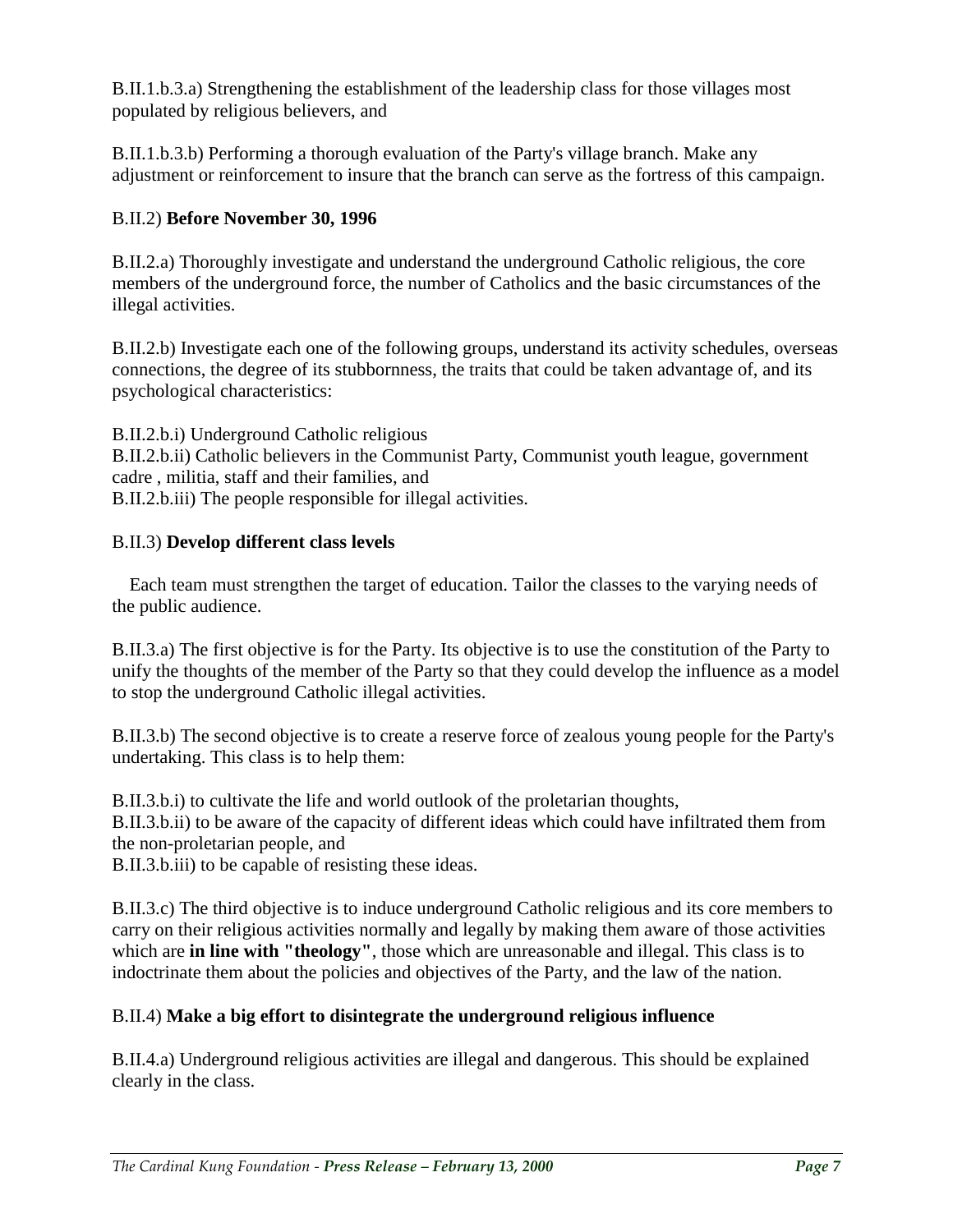B.II.4.b) The policy of the government is to protect and support the autonomous church. Only through the autonomous church will there be hope.

B.II.4.c) Break up the underground religious influence by:

B.II.4.c.i) Uniting the majority through education, B.II.4.c.ii) Isolating and attacking the extremist, B.II.4.c.iii) Developing overall education, B.II.4.c.iv) Organizing specialists, and B.II.4.c.v) Using any other conceivable means.

With the exception of the few stubborn and core members (of the underground Catholic Church) who must be prosecuted according to law, the remainder will be indoctrinated by education. Persistent effort should be applied to convince the believers to obey the government and no longer to join illegal religious activities. Settle those who join legal religious activities and provide them with a suitable assembly place.

Using the principle of uniting the majority and isolating the extremist, prompt the workers to take care of each person (underground Catholic), **forcing him (the underground Catholic) to write a statement of repentance (apostasy letter), to recognize the policy of independence and autonomy (of the church), and to join the legal religious activities (the Patriotic Association).**

## B.II.5. **Thoroughly and legally eliminate the assembly locations for illegal activities by the following means.**

B.II.5.a) Public relations,

- B.II.5.b) Reliance on Party's grassroots organization,
- B.II.5.c) Harvesting the power of the public (opinion), and
- B.II.5.d) Adopting the procedure of settling the religious issue as non-religious.

Seal those places used for comparatively less serious illegal activities, and, through the workers, register them so that they could practice legal religious activities, and be brought into normal administration. In the mean time, **if any underground seminary is discovered, it must be categorically eliminated.**

## . B.II.6) **Firmly eliminate large scale illegal assembly activities such as on (the Christmas day) "December 25".**

B.II.6.a) Control underground religious and core members' illegal activities.

B.II.6.b) All religious believers in the village must be well prepared for the task of interception. Firmly warn religious believers not to leave the village.

B.II.6.c) The procedure must be prepared early, and the propaganda must be completed early. Licenses or permits for vehicles and equipment used for religious activity are not only to be confiscated, but also their users be fined. In the meantime, be prepared to handle any sudden unexpected incidents.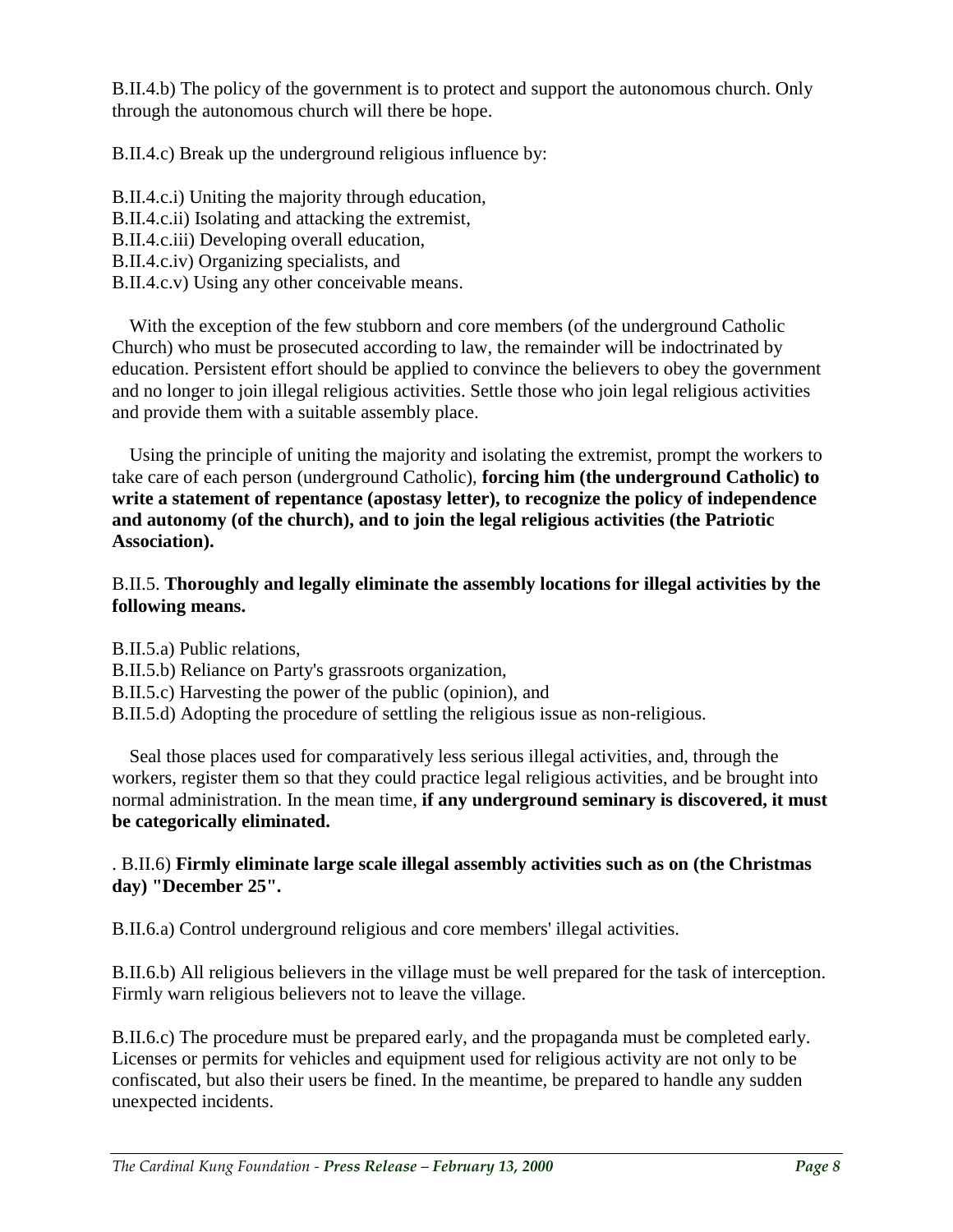#### B.II.7. **Infiltrate Schools**

Must have a very strict policy. Adjust and strengthen the power of teachers in the religious believers' village.

B.II.7.a) Those teachers performing illegal religious activities must be punished, or even dismissed.

B.II.7.b) Do not allow any missionary activities in the school.

B.II.7.c) Do not allow the study, observation, or visits of any form of religious activities.

B.II.7.d) Do not allow students to carry any religious goods and propaganda materials.

Disobedience must be punished most severely. Stop firmly the use of religion to interfere with this directive and with other policies such as birth control. Take care of these issues on a case by case basis.

**Through implementation of the above procedures, the objective of destroying the organization of underground Catholics and their assembly places must be achieved.** Breaking up the underground Catholic influence, preventing the underground Catholics from participating in large scale assemblies on Shitangshan, cutting off the relationship between the criminal elements and overseas enemy force are steps to normalizing legalized religious activity.

#### B.III) **Consolidation Stage (April 1, 1997 - June 30, 1997)**

In order to consolidate the hard-won results and to prevent the repetition of the illegal activities, we must make the struggle of **stopping the illegal Catholic activities a long term political objective**. After this unified and concentrated action, we must take advantage of these three months to consolidate the result, to insist on additional work on this project, and **to insure that the illegal underground Catholic influence and the illegal assemblies in our township are eradicated**. Each village must also strengthen its systems and regulations.

## C. **Leadership Organization**

Establish "Donglai Leadership Team to Stop the Underground Catholic Church Illegal Activities According to the Law"

Officer-in-Charge: Yang Shusen

Vice Officer in Charge: Chen Zemin

Team workers: Li Xianchang, Xong Xiaoqiu, Huang Lusun, Xiao Jingxing, Chen Guimin, Lu Yaomin,Huang Rongshun, Sun Guangrong, Zhou Kaiwu, Huang Xinming.

Office Manager: Huang Xinming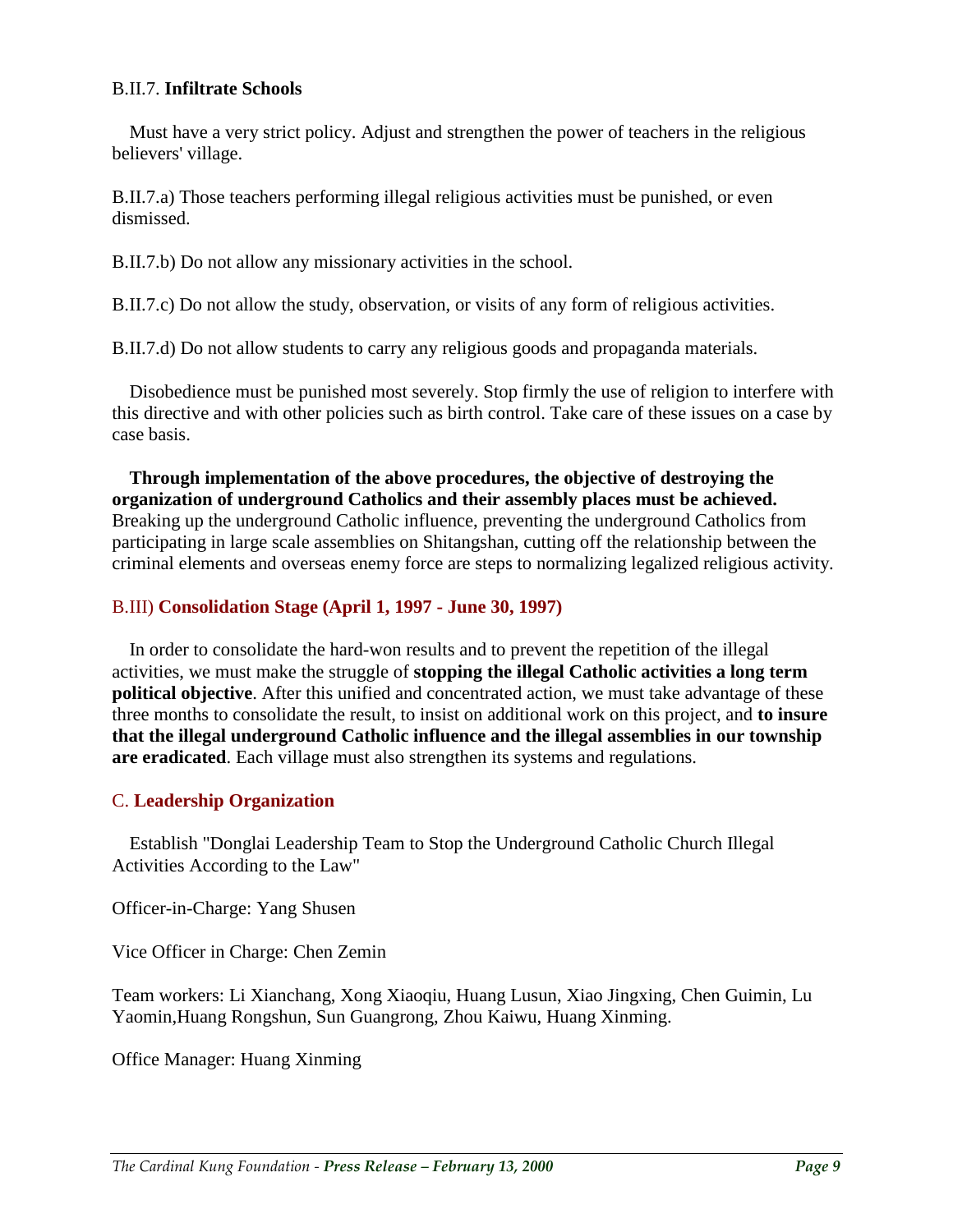## D. **Matters Demanding Special Attention**

D.1) Having a good grasp of policies, being particular about tactics, and strictly managing affairs according to the laws, the leaders of various levels must carry out the assignment of "stopping illegal activities" as an important "Engineering Task" by strengthening the spiritual build-up in order to manage and to put society in order. They must be firm and proactive in the strategy; active and steady in tactics. Political matters should be treated as non-political ones while the **problems of religious character should be so solved as non-religious ones**. Do not agitate the already conflicting situation; thereby irritating the restless factors and causing very serious social disturbances as the result of erroneous problem management.

D.2) Discipline must be observed, and commands must be obeyed. Decisions made by the leadership group of the county and township government must be carried out firmly. Mistakes caused by negligence must be investigated and dealt with seriously. Reporting and feedback systems must be strictly enforced. Each week, the working unit is to report to the township leadership group about its work in progress. In the meantime, confidentiality is to be strictly observed. Do not disclose the undisclosable. Those who negatively impact the overall strategy as the result of compromised secrets will have to be dismissed, or, if the situation is serious, criminally prosecuted according to the law.

D.3) In order to accomplish this difficult and **glorified assignment** from the county committee of the communist party and the county government, responsibility oriented systems must be put in place and enforced. Each village committee and unit should clearly understand its assignment in conformity with local practice. One must clearly understand and be responsible for one's own obligation. Serious unfavorable consequences arising from disobedience, irresponsibility, and resulting in the undermining of the strategically planned objective must be conclusively investigated. All village committees and township units must work and support each other by coordinating all initiatives.

# **The Propaganda Slogans of the Special Struggle of "Eradicating Illegal Activities" in Donglai Township**

1) All religious activities must only be conducted within the scope of the national constitution, laws, regulations and policies!

2) Actively expand the special struggle of eradicating illegal religious activities in accordance with the laws!

3) Firmly attack and eradicate the unlawful and criminal activities committed through religion!

4) Firmly attack and eradicate illegal missionary activities and unlawful assemblies!

5) Do not offer sites, supplies for illegal religious activities! Offenders will be punished severely!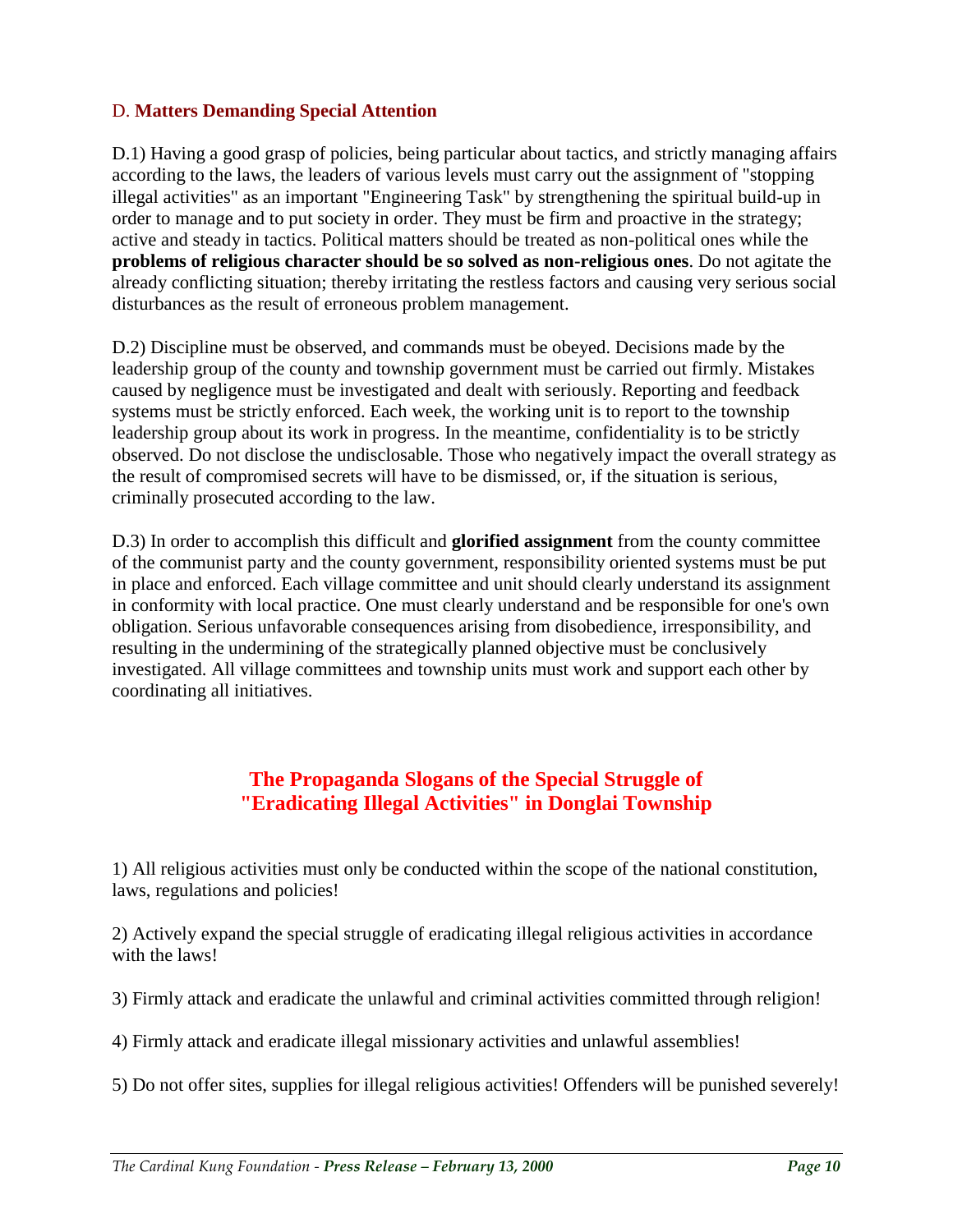6) Out of town religious visitors are not to be allowed! Offenders will be punished severely!

7) Protect the lawful, stop the unlawful, and attack the illegal offenders!

8) Gatherings are not permitted on Yujiashan, Shitangshan and Zen's House. Offenders will be punished severely!

9) Conducting religious activities are not allowed at the sites forbidden by the government. Offenders will be punished severely!

10) Firmly eradicate all illegal religious activity sites!

# **Donglai Township Spiritual Enhancement Propaganda Team Membership List**

Shanbei Village Committee: Group Leader - Li Xian Chang Group Assistant Leader - Xiao Jing Xing Members - Chen Zhengsun, Zhou Xiaogiu, Li Yonggen

Leifang Village Committee: Group Leader - Xong Xiaoqiu Group Assistant Leader - Chen Guimin Members - Le Guixiu, Zheng Xiaoping, Sun Guangrong

Donglai Village Committee: Group Leader - Huang Lusun Group Assistant Leader - Chen Zeming Members - Luo Chunfa, Deng Dongyu, Zeng Yonggao

Tangren Village Committee: Group Leader - Huang Rongshun Members - XXX Shuiming

Chenjia Village Committee: Group Leader - Lu Yaoming Members - Yuan Youxing

Caochang Village Committee: Group Leader - Zhou Kaiwu Members - Dai Xinsheng

# **The Planning of "Eradicating the Illegal Activities" in Donglai Township**

## I. **Propaganda & Initiative Stage (11/20/96 -11/25/96)**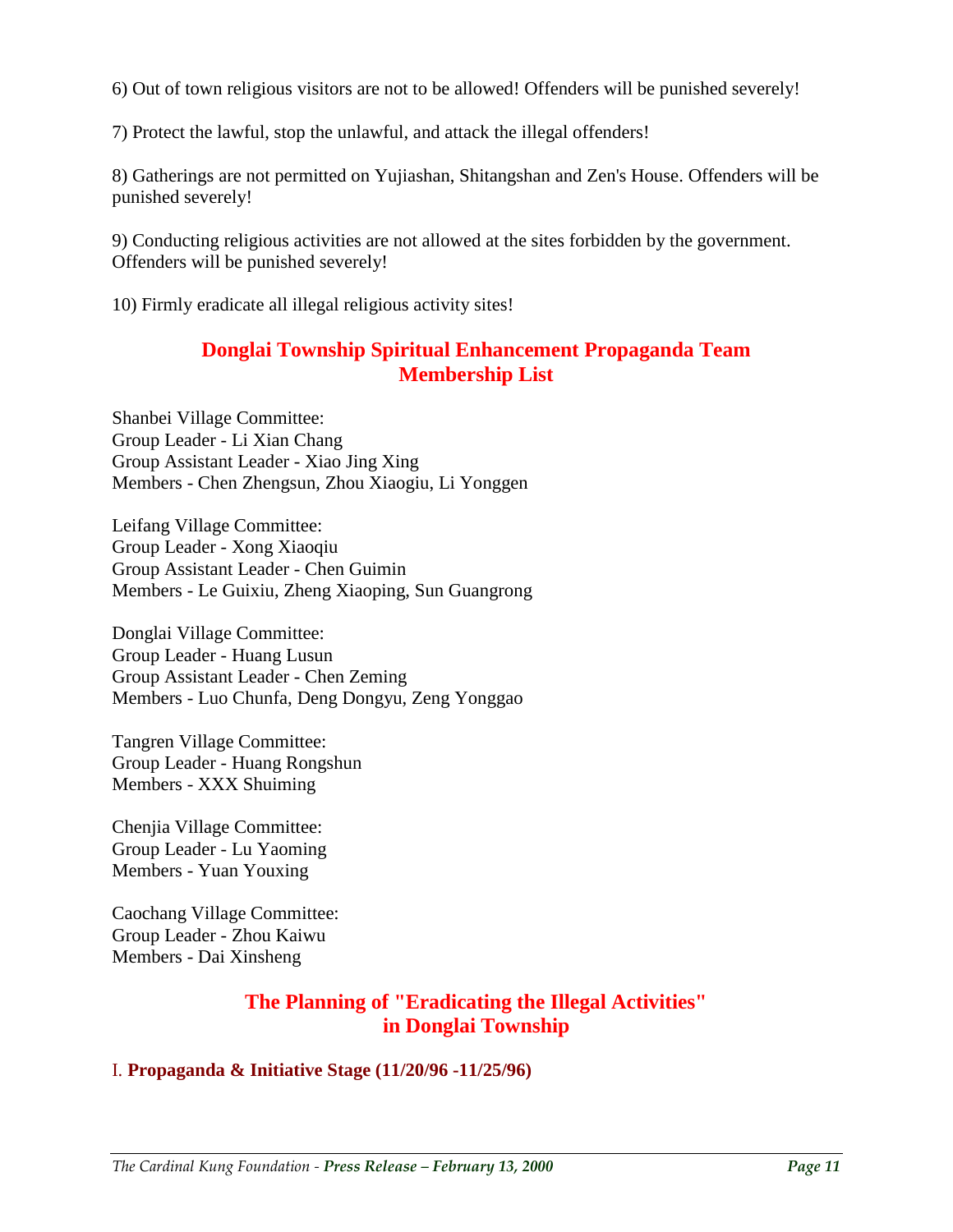I.1) The committee of the communist party and the government of the township summons a council meeting to strategize the "Eradicating the Illegal Activities" initiative and to set up definitive procedures.

I.2) The government of the township convenes a meeting of all the township Party cadres.

I.3) The village committee convene meetings of the Party Branch Committee, Party members and all the villagers.

I.4) The village committees set up special subgroups.

I.5) The units and committees of all villages produce banner - sized slogans (2 to 3 slogans per village unit).

## II. **Investigation Stage (11/26/96 - 11/30/96)**

II.1) Research and count the exact population of religion believers.

II.2) Locate the key village committees (30 or more Catholic families in the village) and the key families ( 2 or more Catholics in the family).

II.3) Clearly ascertain the locales of religious activities, i.e. the religious gathering sites.

II.4) Fully investigate the background and illegal activities of the underground Catholic clergy population as well as key and active Catholics.

# III. **Education and Transformation Stage (12/1/96 - 12/15/96)**

III.1) Prepare the propaganda literature and "the three courses", i.e. the policy on religion, laws and regulations, and build-up of spiritual civilization.

III.2) Establish the learning classes for Catholics.

III.3) Convene mass meetings. Educate them in accordance with their (required) standards.

III.4) Establish township regulations and civil disciplines.

III.5) Account for the responsibility between the village subgroups and the village committee.

III.6) Complete and sign an accountability system for mutual support between village committee and village subgroups.

III.7) Strengthen the establishment of grassroots Party branch committee and the government.

# IV. **Legal Control Stage (12/16/96 - 12/31/96)**

IV.1) Blockade the exits. **Guarantee that no one leaves the village and township on December 25**.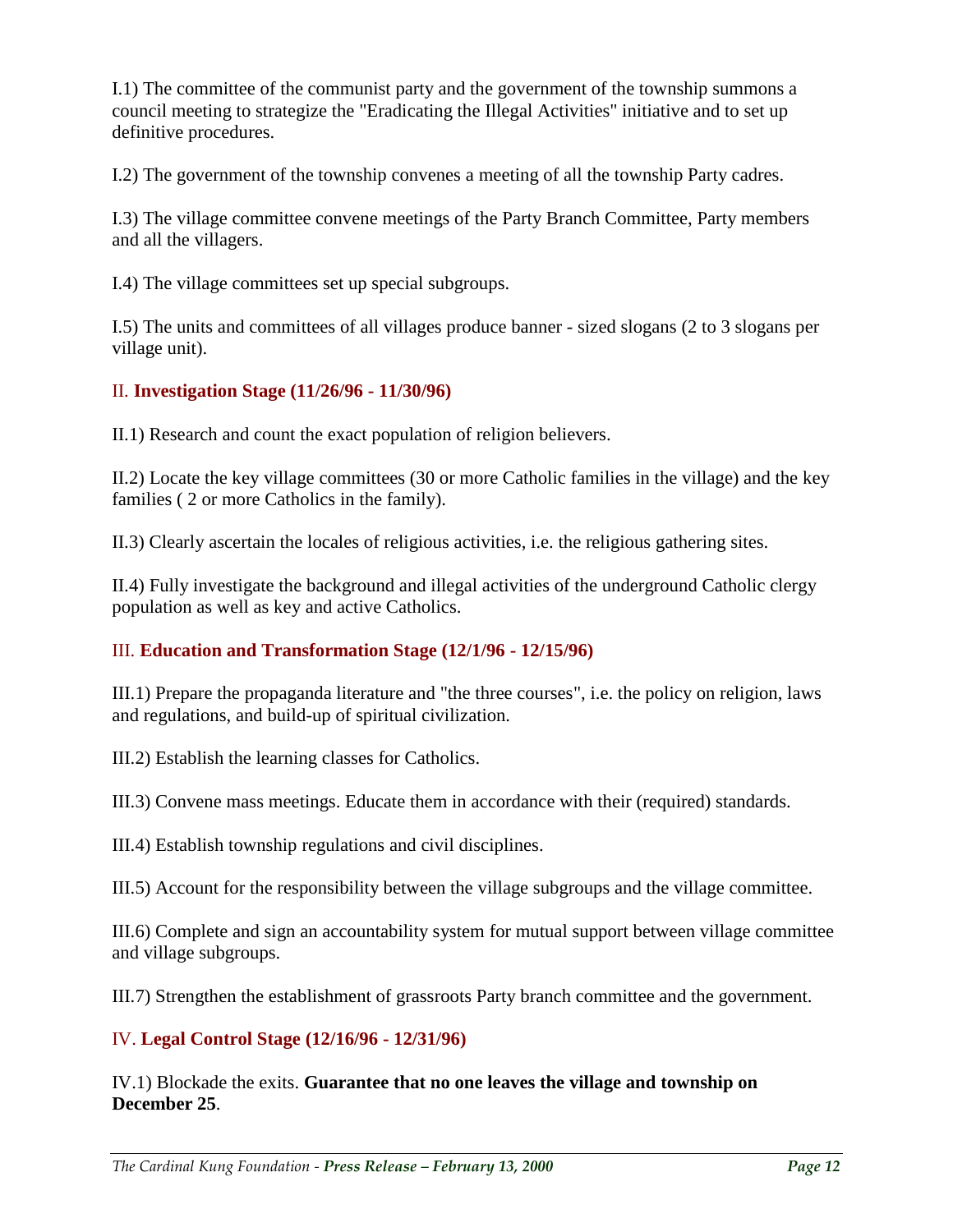IV.2) Forbid out-of-town Catholics from entering the township.

IV.3) Tighten the surveillance and control of the area.

IV.4) Clamp down and seal the sites of illegal religious activities.

IV.5) Strictly forbid unlawful gatherings and activities in schools.

# V. **Conclusion and Consolidation Stage (1/1/97 - 6/30/97)**

V.1) Consolidate the achievement of "Stopping Illegal Activities", undertake and implement the special struggle of lawfully eradicating illegal religious activities as **a long-term political project.** 

V.2) Strengthen the regime's infrastructure. Establish a permanent religious surveillance group.

V.3) Meticulously execute the phases of consolidations and re-examinations.

# **Glossary**

# **THIS PAGE CANNOT BE MAILED WITH CHINESE CHARACTERS. IT WILL BE FAXED TO YOU UPON REQUEST.**

Caochang Chen Guimin Chen Zhengsun Chenjia Chen Zemin Chongren Xian Dai Xinsheng Deng Dongyu Donglai Fuzhou Huang Lusun Huang Rongshun Huang Xinmin Jiangxi Leifang Le Guixiu Li Xianchang Li Yonggen Lu Yaoming Luo Chunfa Shanbei Shitangshan Sun Guangrong Tangren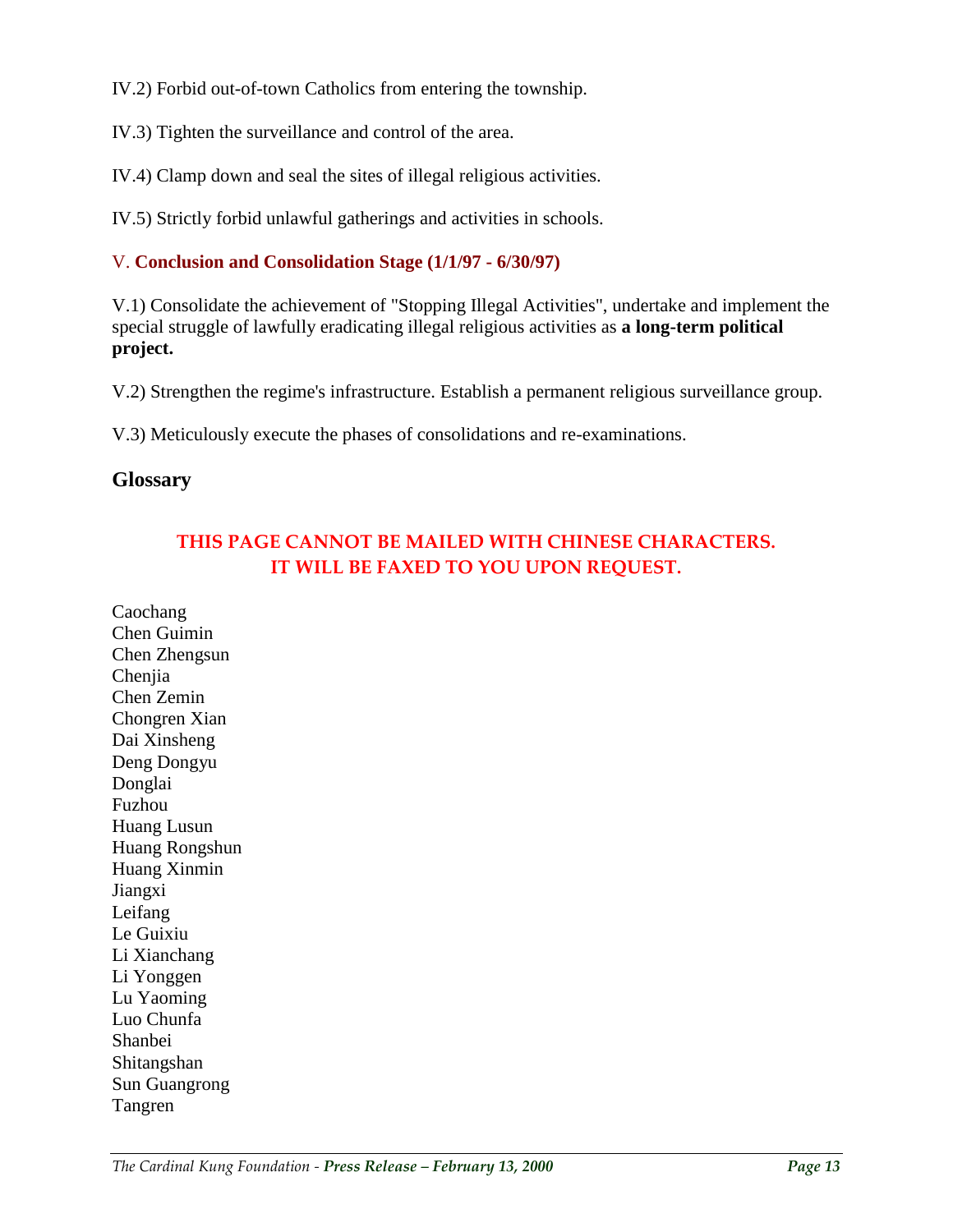XXX Shuiming Xiao Jingxing Xong Xiaoqiu Yang Shusen Yuan Youxing Yujiashan Zen Zeng Yonggao Zheng Xiaoping Zhou Kaiwu Zhou Xiaoqiu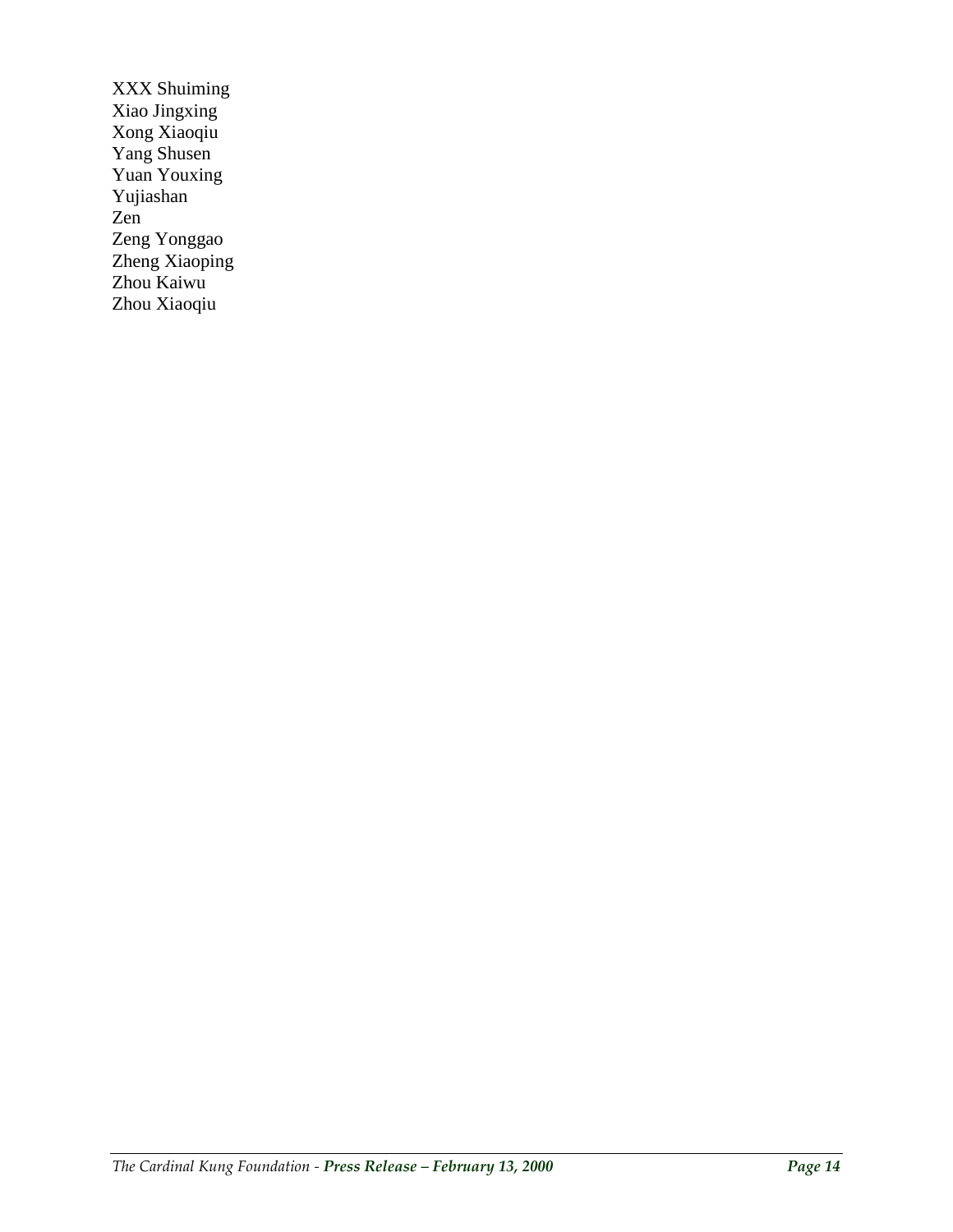



*Very recently a series of policy changes have occurred within the China mainland. On August 17, 1999, within high- level Chinese Communist cadres, a sixteen-page document was circulated with special reference to the work of the Roman Catholic Church in the mainland, whose contents (in excerpts) are printed below:* 



**A Document from the Inner Center of the Chinese Communist Government**

**A Proposal to Reinforce the Work on the Roman Catholic Church Under the New Currents of Change**

**(Secretariat of the Central Bureau of the Chinese Communist Party)**

 $-$  a  $\frac{6\frac{9}{2}}{6\frac{9}{2}}$  a  $-$  a  $-$ 

## **(I) To emphasize the importance, urgent nature, and complexity of the work at hand:**

Mention has been made of the principles governing the resumption of diplomatic ties between China and the Vatican: the Vatican should not interfere with the inner government of our country, including the fact that they should not interfere in our internal affairs under the pretext of religious interests. (The Vatican will take advantage of the normalization of relations between China and the Vatican to deny us the rights of independence, sovereignty, and autonomy within the Church, and will seek to regain power over the Roman Catholic Church in China.)

Our immediate and most important task at hand is: To consolidate the Patriotic Church; to exert total control over education so as to obviate the influence of the Roman Catholic underground movement; to preserve the peace and security of society; to confirm and strengthen the sovereign powers of our country's Roman Catholic church; and to ensure that the Patriotic Church is in firm grasp and control of the situation.

## **(II) To boost and confirm the structure of the Patriotic Church:**

Regardless of the future development of Sino-Vatican relations, our firm and unshakable resolve is to maintain independence and self-autonomy at all costs.

**A. To confirm the construction of a Catholic patriotic association which will lead the Roman Catholic church, govern it in a spirit of democracy, under different levels and with different points of emphasis:**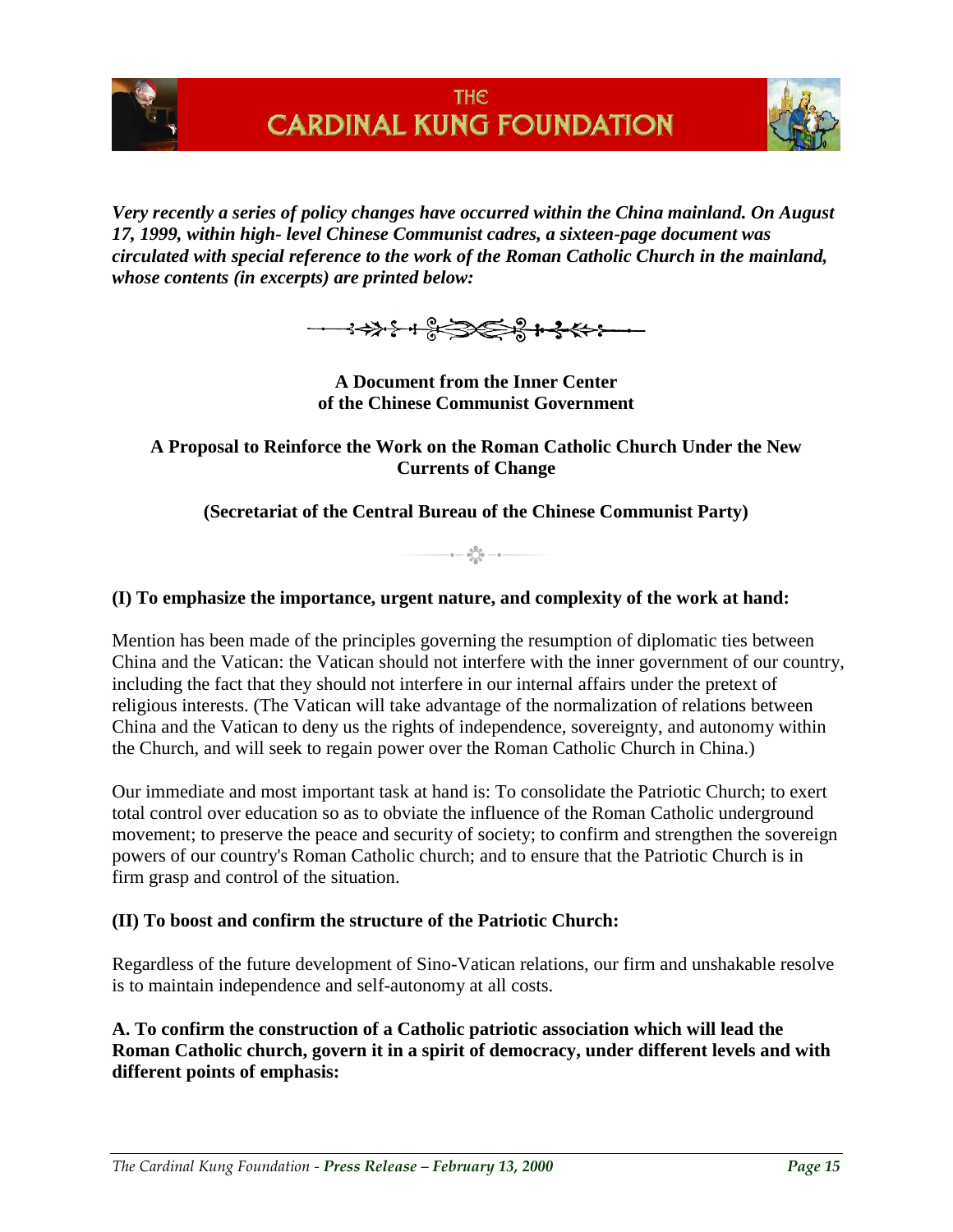The final goal of all our work is to rely on a minority of church leaders and faithful, and through their total dependence on the Patriotic Church and related organizations, to ensure that a wholesome and democratic concentration of power is made, so as to counteract and thwart the Vatican from using her special privileged position to grasp and control our country's church.

To administer the church through democratic means might arouse certain doubts in the minds of some of the clergy or some of the bishops, or even the obstruction and interference of international Roman Catholic extreme conservatives.

Democratic procedure and democratic administration should be combined with the general administration of religious affairs, and there should neither be too much haste in doing so, which might affect the unity and stability of the Roman Catholic church in China, nor should inaction take place because of constraints imposed by traditional and conservative rules and regulations.

## **B. To adapt and adjust the powers of the Patriotic Church with the work functions of the Chinese Bishops' conference.**

The basic work function of the Patriotic Church is to assist the government in carrying out her policy of freedom of religion, and to realize her goal of independence and self-autonomy in religion. The Patriotic Church and the bishops' conference should join together in a combined control of church affairs under the premises of democratic governance, self- sufficient social services, and external activities. Unity is emphasized, and also participation in socialist modernization and reconstruction.

The duties of the bishops' conference is to manage church affairs under the principles of independence and democracy.

"Faith in Action" is the motto for the church, and to represent the Chinese Church's activities to the outside world.

The conference of representatives of the Chinese Roman Catholic Church constitutes the highest forum of power for all the country's Catholics. And it is through elections made by them that the leaders are selected under the principle of "One Association and One Conference" (One Patriotic Association and One Bishops' Conference) and they deliberate over work reports and draw up and revise rules.

The Central United Front and the Bureau for Religious Affairs wish to direct and guide all the regulations governing "One Association and One Conference". And at the present moment, they will draw up strictly the work conditions of the Patriotic Church, as well as rules governing the administration of each diocese. They wish to adapt and reinforce the leading elite of "One Association and One Conference", to pick out and select Catholic intellectuals to reinforce the Chinese Patriotic Church, and to pick out priests for on-the-spot work with the bishops' conference.

The automatic self-governing units of each city and province should also be adapted in accordance with the functioning powers of "two societies" and the organizational system of work. They should register supervisory articles under the heading of each social group. Related rules should gradually be set up in each diocese to ensure that a democratic institutional system takes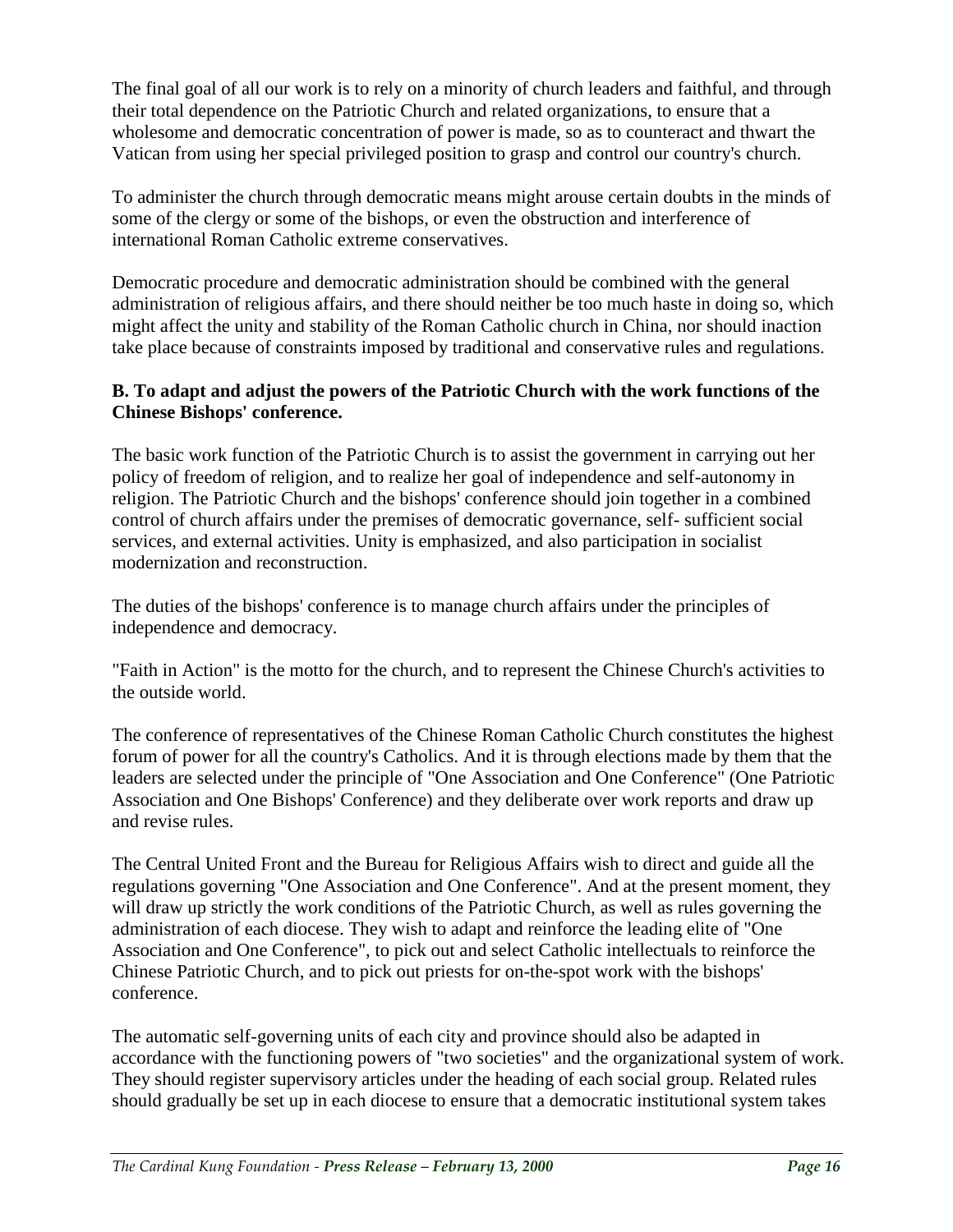place. Cities and counties with a comparatively heavier load of church duties should establish their own Patriotic Church unit, or other comparable democratic organizations. The governing elite should take over and exercise their rights and powers.

## **C. To carry out effectively the United Front tactics, they should assist patriotic organizations to solve practical difficulties and problems.**

Effective measures should be taken to resolve different problems, the political status and salaries of responsible functionaries within each Patriotic Church should be dealt with on a national or provincial basis.

To open up and develop veteran members of patriotic organizations, help to choose a group of politically dependable members to fill the positions of the governing elite.

The appointment of bishops and the realignment of diocese boundaries -- All bishops over seventy-five years of age should be aided in their daily work by the appointment of an auxiliary bishop. To prevent work mishaps, a sense of urgency is needed, and strict observation of functions.

Bishops should be elected on a systematic basis, and a class should be arranged for fostering future candidates for bishoprics. Young or middle-aged priests, or classes for teaching core members of the Patriotic Church. Solutions should be found for problems in connection with thought-indoctrination. Their political awareness should be raised and enhanced.

# **(III) Education should be fully exploited to guard against the influence of the Underground Church.**

The normalization of relations between China and the Vatican should help to solve the problems raised by the power and influence of the Underground Church. This favorable opportunity could even be used to win over the majority of the underground church members, for it is an important element in the central government's battle strategy. If we do not take advantage of this opportunity, we will find ourselves being used by the Vatican in a passive way, and so we should adopt special tactics, and take a more positive and active part.

# **A. Educational movement**

. . . (While) the majority of them, because of strict religious observation, disapprove of the idea of autonomy and independence within the church, only the tiniest minority use religious problems to create riots or disturbances, or to oppose the government.

The government's aim is to convert the majority and isolate the minority, to see that real power within the Roman Catholic church should be vested in the hands of the Patriotic Church.

To differentiate between the bishops and priests of the Underground Church, to distinguish each separate case.

Suitable disposition should be made for those who have come over, in order to guard against future agitations. It is necessary to overcome those who have negative reactions and who fear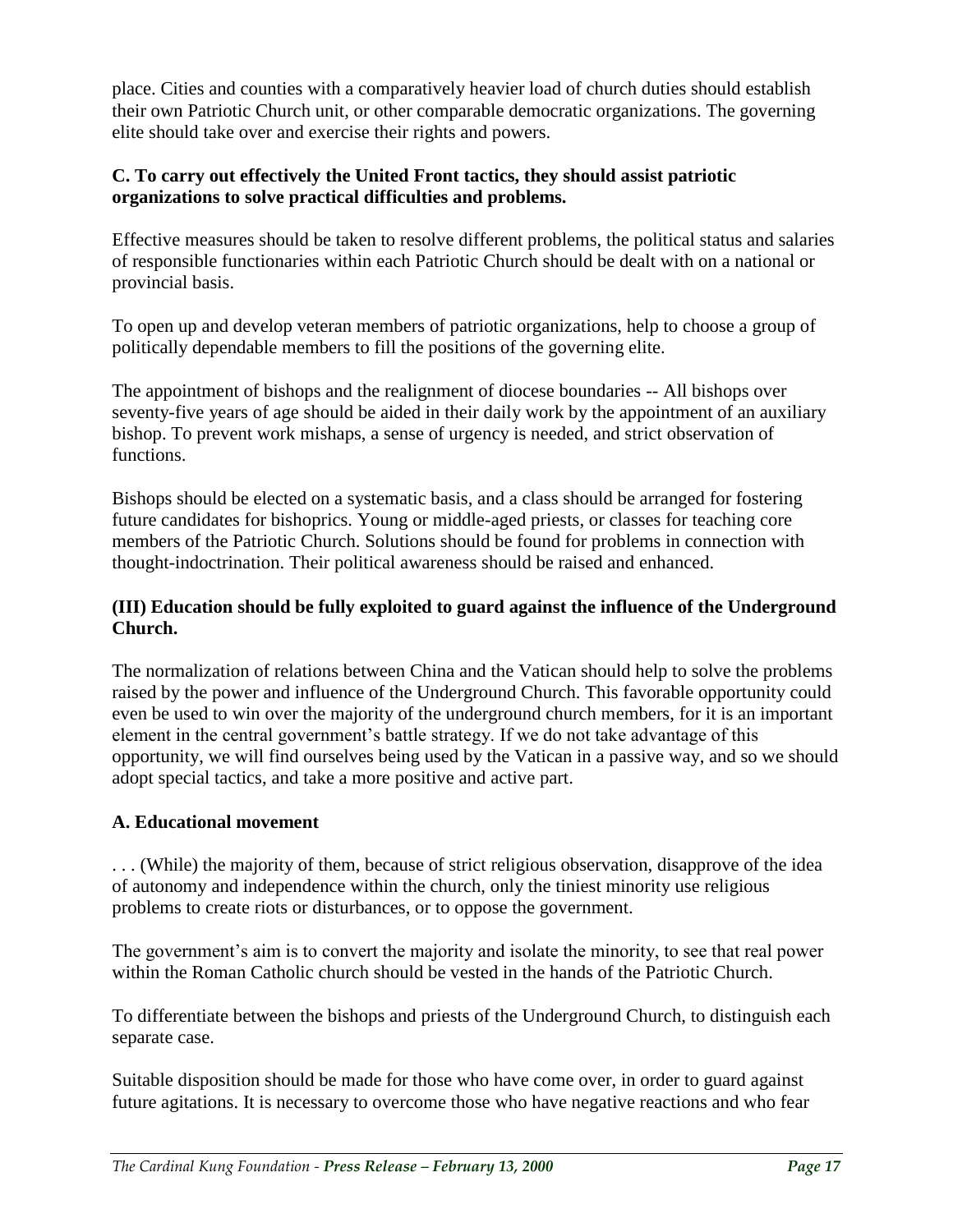continued battle and difficulties. Political standards should be lowered, and mass acceptance simplified. One should guard against the core of the Underground Church emerging from hiding to take over power in the Patriotic Church, and employing open and legal positions to continue their battle with us. Illegal criminal activities should be strictly punished according to law.

## **B. Conversion work to be undertaken under different circumstances.**

The guiding principles of conversion should be "To observe the country's constitutional law and other laws, obey management by the government, promise not to carry out any further illegal activities, and accept the government of the Patriotic Church."

Prior to the normalization of relations between China and the Vatican, if underground bishops from the "One Association and One Conference" organization make the necessary arrangements and acknowledge their bishop's status, then everything should go smoothly. But those who agree to accept government instructions, but who refuse to obey the Patriotic Church should be the focal center of our conversion tactics.

Underground priests who meet the requirements of conversion should be dealt with on a provincial basis. Those underground bishops who do not meet these conditions should be educated for conversion, but at the same time strict measures should be taken to prevent them from consecrating underground priests.

After the normalization of relations between China and the Vatican, measures should be taken to deal with those bishops and priests of the Underground Church who have not been converted. From the motto of "One Association and One Conference", a public proclamation should be made requesting them to sign and register within a specified period of time under the principle of "One Person, One Case", and their cases will be examined, and each person will be dealt with separately according to outer circumstances:

- 1. Each bishop or priest will be required to change his place of residence in order to prevent him or them from building on the influence which they have already gained in the past in that district.
- 2. For the aged and weak priests who are unable to carry out their pastoral duties, they should be dealt with by their residential and local leaders for retirement in an old folks' home.
- 3. To those who have carried on long-term opposition to the government, and who have refused to cooperate, regardless of whether the Vatican acknowledges his bishop's status, we, on our side, refuse to recognize them. Those underground priests who have not converted will be treated to collective re-education. They will be taught at seminaries allocated by the "One Association, One Conference" people, and which should not be for less than one year. For those who have met the official requirements, then their status as a priest will be recognized, and they will be allocated to their appointed church, to carry out their priestly duties. For those who do not meet the official requirements, then their priestly status will not be recognized, nor will they be allowed to carry out any ecclesiastical duty or function.
- 4. Within the time limit, those underground bishops who refuse to register with the provincial "One Association, One Conference" people, and those underground priests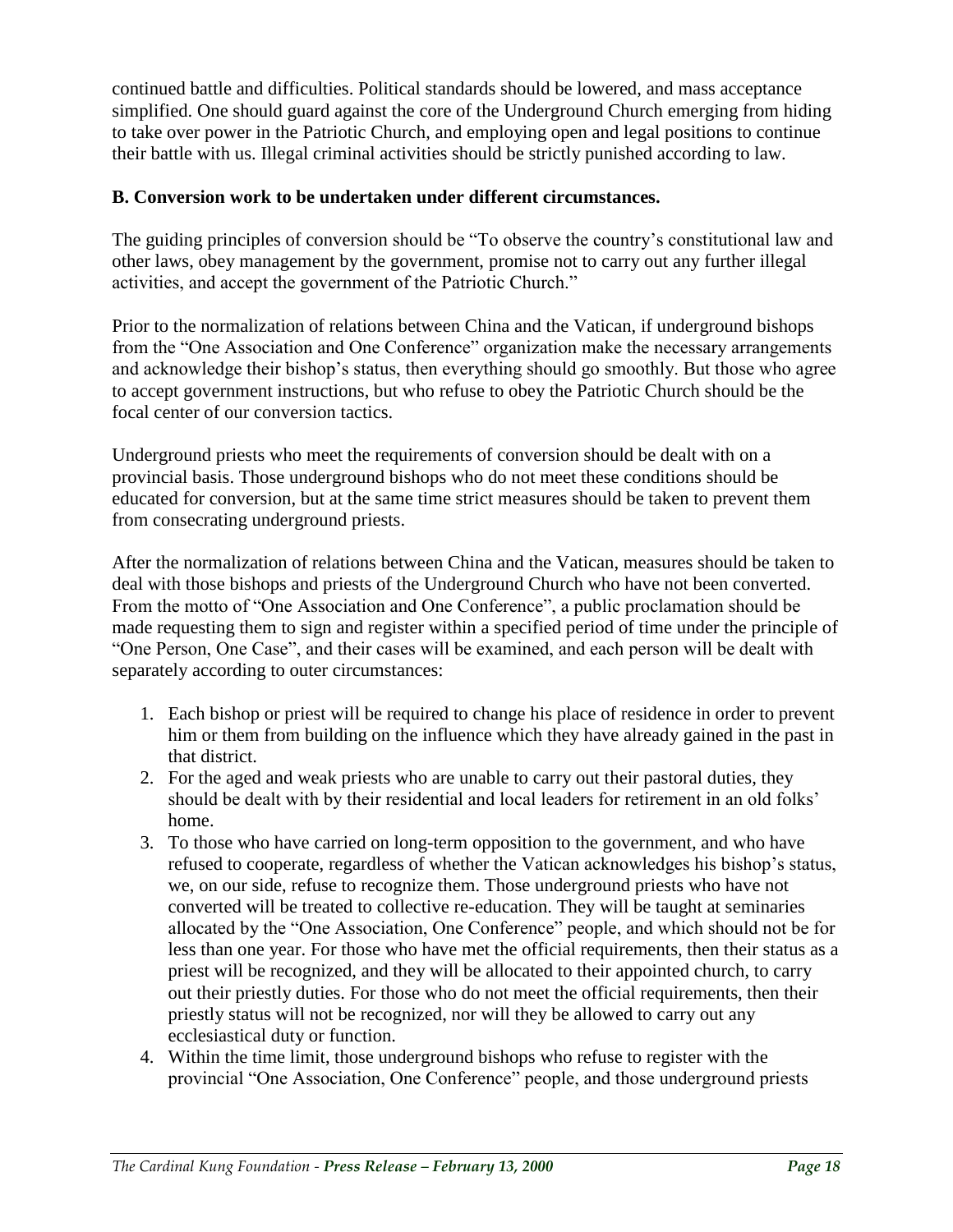who refuse to undergo re-education at government-stipulated seminaries will be denied the right to participate in any activity as a priest.

5. Those underground bishops and priests who have been denied by the government their spiritual status will be forcibly re-educated under the system of separate work for separate individuals, with individual responsibility for the person you are assigned to. Those responsible for inciting a riot or for any illegal action will be dealt with severely by the police authorities. Those churches or locations under the control of the Underground Church will be reorganized, and those which comply with our conditions will be registered legally and assigned to regular supervision. As for illegal housing which meets the needs of the congregation, renewed transactions will be made, and all other such housing will be settled through routine procedures. All seminaries and convents which are funded by the Underground Church will be publicly dismantled. All members of the novitiate, whether men or women, who behave well will be allowed to continue their studies at regular seminaries; those who do not behave well will be sent back to their home province.

## **(IV) We adopt strong measures in order to protect the safety and security of society.**

Great emphasis is placed on public safety and security during the period of the normalization of relations between China and the Vatican. Early preventive measures have been taken against all factors which contribute to social unrest. After the normalization of relations between China and the Vatican, every care must be taken to guard against the interference and control of the Roman See when based on their legal status and position. In regions where the Underground Church is most powerful, we must take every care to guide, direct, and re-educate the faithful. We must try and prevent religious fever. On the contrary, religious fever should control and prevent the Underground Church from taking advantage of the opportunity to organize large-scale meetings, demonstrations and parades. Matters have been settled since the Chinese Communist government came into being, and in recent years the composite legal settlements of individual cases in accordance with the law should not be overturned. During the period of normalization of relations, we should prevent the zeal for building churches to come uppermost. Those churches built illegally under the auspices of the Underground Church and already destroyed will not be allowed to be reconstructed.

## **(V) We should increase the guidance and direction by party and government over Roman Catholic church work.**

### **A. Superiors and heads of departments should penetrate to the very foundations, to the man in the street; they should carry out their ecclesiastical duties with great circumspection, and should carry out their functions on behalf of the faithful on a face-toface basis:**

- 1. Increase and enhance the establishment of party units at the basic level of farm and village.
- 2. Proclaim party policy and legal enactments with regard to religion.
- 3. In accordance with the State Council's legislation on the control of locations for religious activities, and where problems most arise, control should be imposed on trouble spots, more especially those under the supervision of the underground Roman Catholic Church.
- 4. To set up democratic organizations under the control of village units.